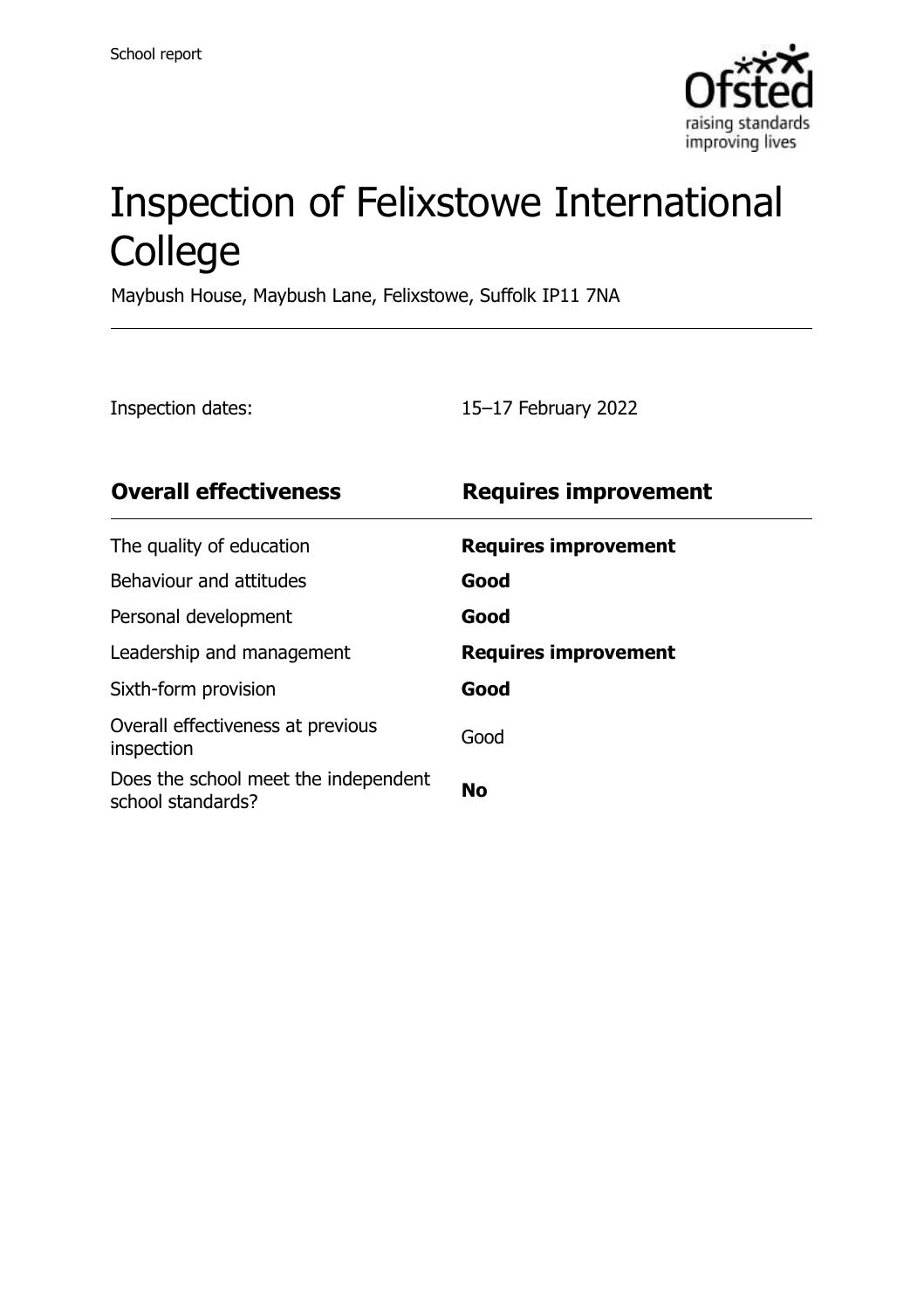

#### **What is it like to attend this school?**

Pupils enjoy coming to school. It is a friendly, safe place to be. Its small size means everyone knows each other well and takes care of one another. Pupils attend regularly and behave well. They feel free from bullying and harassment. They told inspectors 'in other schools pupils of different ages don't mix, but we do here'. Small class sizes ensure they receive regular, one-to-one support to help them learn.

The school is inclusive. It welcomes international students as boarders, and pupils who have not had a positive experience in their previous school. This year, the school has focused on accepting day students, and has increased the range of subjects taught. Staff help them to feel safe and ready to learn. Pupils and parents who provided their views during the inspection would recommend the school to others.

The curriculum has been changed to provide pupils with more choice and give them a broader range of experiences. These arrangements are new. Leaders have begun to monitor these changes. More time is needed to gauge their full effectiveness.

Pupils do not build on their learning across all key stages because coherent planning is not fully in place. Some staff do not have sufficient specialist knowledge to lead improvements in their subjects.

#### **What does the school do well and what does it need to do better?**

The school teaches mathematics and sciences to international students who speak English as an additional language. This year, new pupils have joined the school in key stage 3. A broader choice of GCSE courses has been introduced this academic year.

Teachers with specialist knowledge lead their subjects well. For example, in mathematics, where standards are consistently high, staff identify the different starting points of pupils. They carefully plan the order in which they want pupils to learn, enabling them to build on what they already know and can do. They correct pupils' misunderstandings. Assessment is used well to identify gaps in their knowledge and understanding.

However, subject leadership is not consistent. Coherent and well-chosen curriculum design across all subjects and key stages is not fully in place. In humanities, leaders lack a firm understanding of what they want pupils to learn and how their subject will be taught. They have not had enough training. Therefore, learning is not suitably planned and ordered for pupils to achieve as well as they could.

Leaders provide pupils with a nurturing environment. Pupils learn in small, mixedage classes and receive regular attention and suitable support from teachers. Pupils enjoy learning. They behave well and are able to focus independently for sustained periods. At times, work is too easy, particularly for those pupils studying GCSE courses.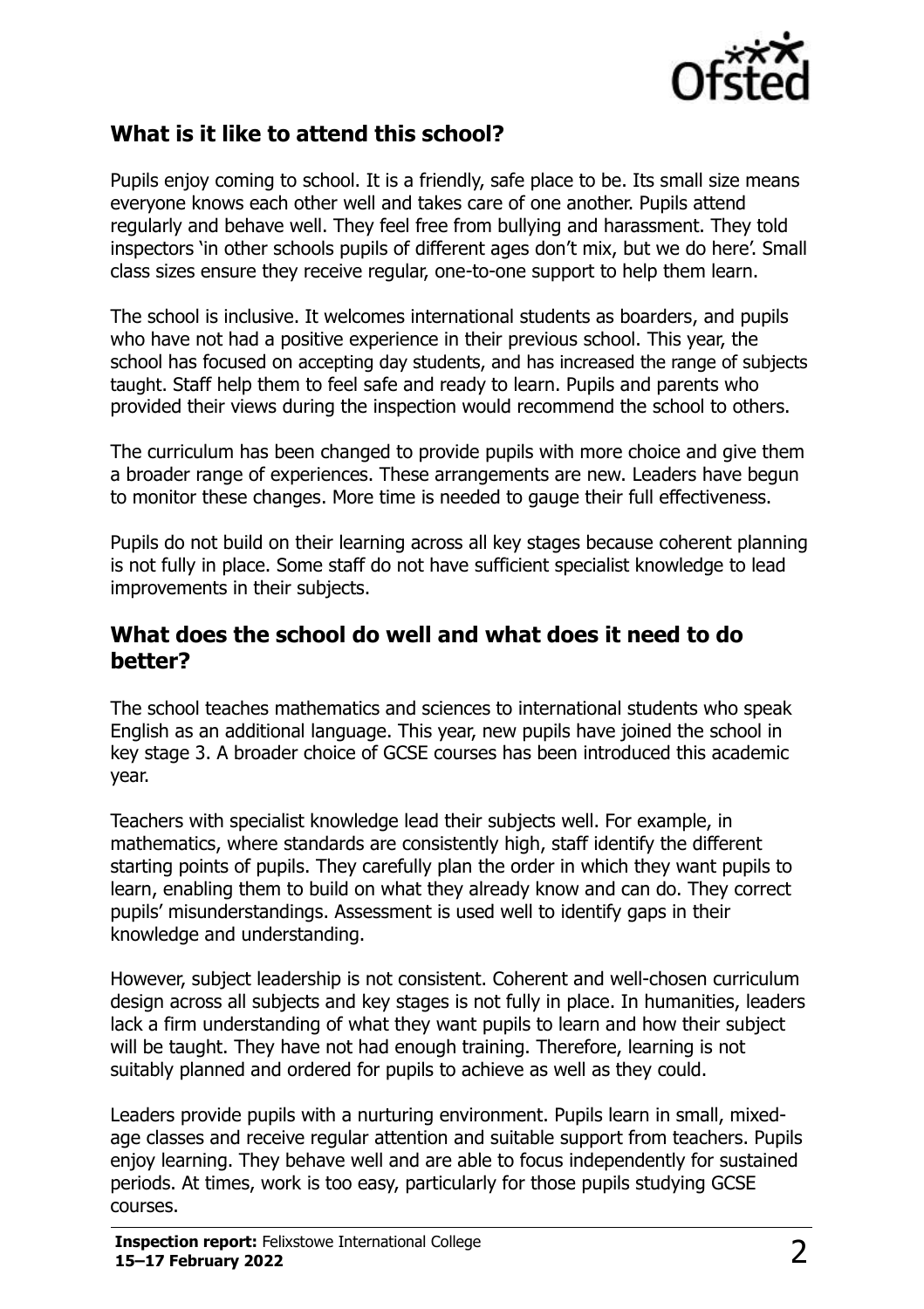

Recently, pupils with special educational needs and/or disabilities (SEND) have joined the school. Leaders use the information received from pupils' previous schools and from meetings with them and their parents to identify the help they need. Additional support is provided to pupils with SEND in English and mathematics. This is not fully consistent in all subjects..

A small proportion of international pupils attend for a short period of time to broaden their understanding of English culture and language. Teachers and other pupils work together to help them develop their understanding and use of English language. However, in some lessons teachers are not ensuring that pupils who speak English as an additional language are fully involved in learning. Outside of lessons, these pupils integrate well. There are good opportunities for pupils to socialise at breaks and lunchtimes, which help them overcome language barriers.

Pupils are taught about relationships and sex education through regular and welltaught personal, social and health education (PSHE). Pupils show a firm understanding of different relationships and lifestyles, British values and the protected characteristics. They told inspectors that 'it's okay to be different in this school'. Pupils commented favourably on the opportunities to participate in afterschool clubs and do volunteering in the local community.

Students enjoy the sixth form. They feel free from bullying and harassment in the school and in the boarding house. PSHE lessons teach them how to keep safe and manage the risks attached to being online. They say enough time is allocated to learning so they can gain the qualifications they need to progress onto university. Regular English conversation lessons ensure students who speak English as an additional language are prepared for the next stage. Leaders provide an enrichment programme to teach students the skills they need to live independently. They feel very much part of school life. Students mix well with younger pupils. They volunteer to support those who need help with their literacy and numeracy skills.

Senior leaders work well as a team to make improvements. The proprietor does not ensure that all the independent school standards are met. There is not a suitable room provided in order to cater for the medical and therapy needs of pupils, including accommodation for the medical examination and treatment of pupils.

## **Safeguarding**

The arrangements for safeguarding are effective. Policy and procedures are published on the school's website. All of the necessary checks are made when appointing adults to work with children. A few minor errors in recording this information were rectified during the inspection. Staff are trained to be vigilant and know how to raise a concern. Records show that safeguarding matters are followed up appropriately, in a timely way. Pupils are taught how to keep themselves safe. A governor makes periodic checks of the actions taken to keep pupils safe.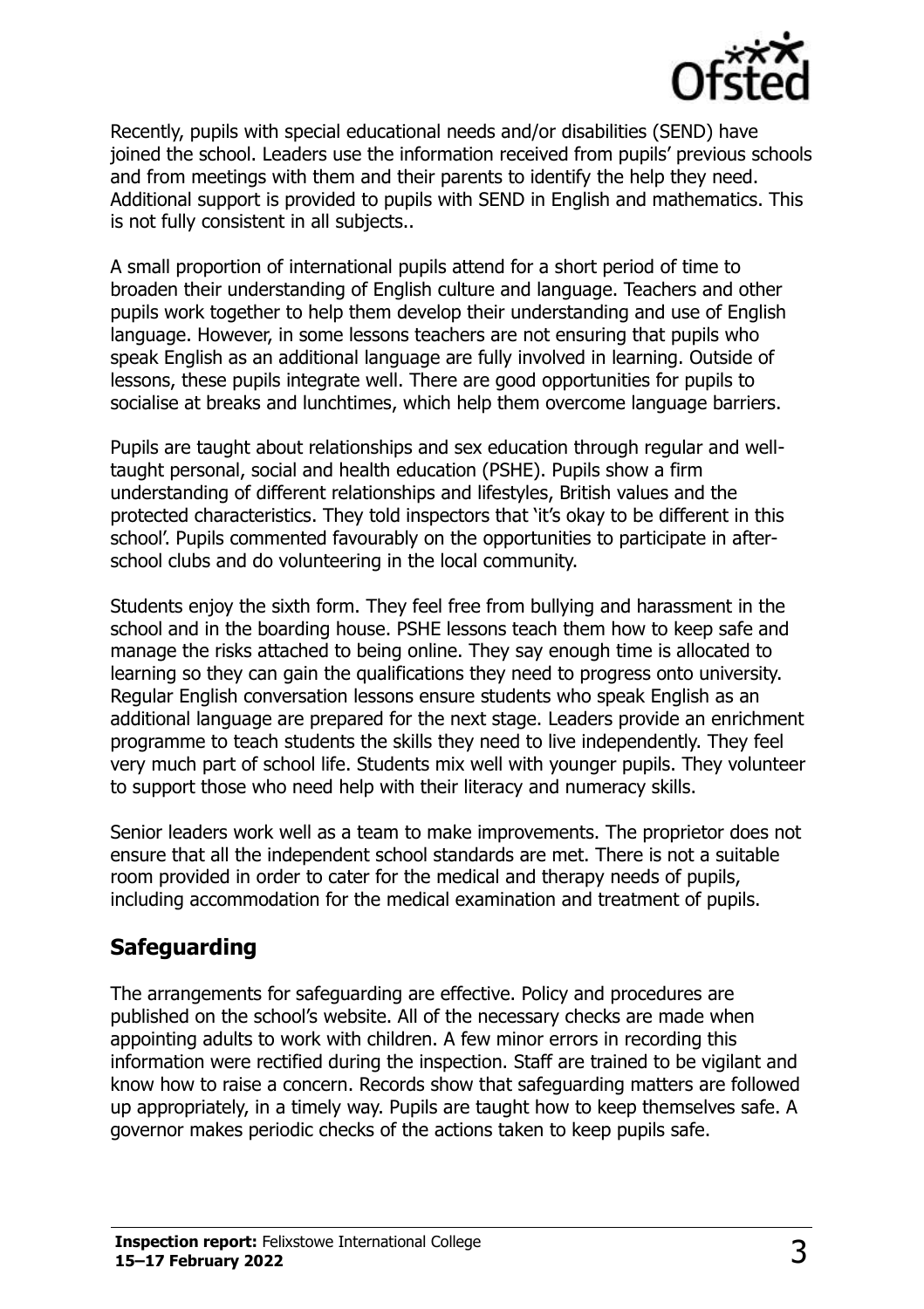

## **What does the school need to do to improve?**

## **(Information for the school and proprietor)**

- New pupils of mixed ages and abilities have joined the school. A new, broader curriculum is now in place to meet their needs. These arrangements are new. Leaders should thoroughly monitor and evaluate the impact of these changes this year to ensure that the curriculum is working and is enabling pupils to learn well enough.
- Subject leadership is too variable. Curriculum planning across all key stages is underdeveloped in some subjects. Leaders should ensure that staff receive the training they need to lead improvements to their subjects.
- The proprietor does not ensure that all of the independent school standards are met. There is no systematic way of checking these standards. The proprietor should put in place robust procedures to check periodically that all independent school standards are fully met. The proprietor should take prompt action to ensure that the independent school standards identified during this inspection as not met are met.

#### **How can I feed back my views?**

You can use [Ofsted Parent View](http://www.parentview.ofsted.gov.uk/) to give Ofsted your opinion on your child's school, or to find out what other parents and carers think. We use information from Ofsted Parent View when deciding which schools to inspect, when to inspect them and as part of their inspection.

The Department for Education has further quidance on how to complain about a school.

If you are the provider and you are not happy with the inspection or the report, you can [complain to Ofsted.](https://www.gov.uk/complain-ofsted-report) How can I feed back my views?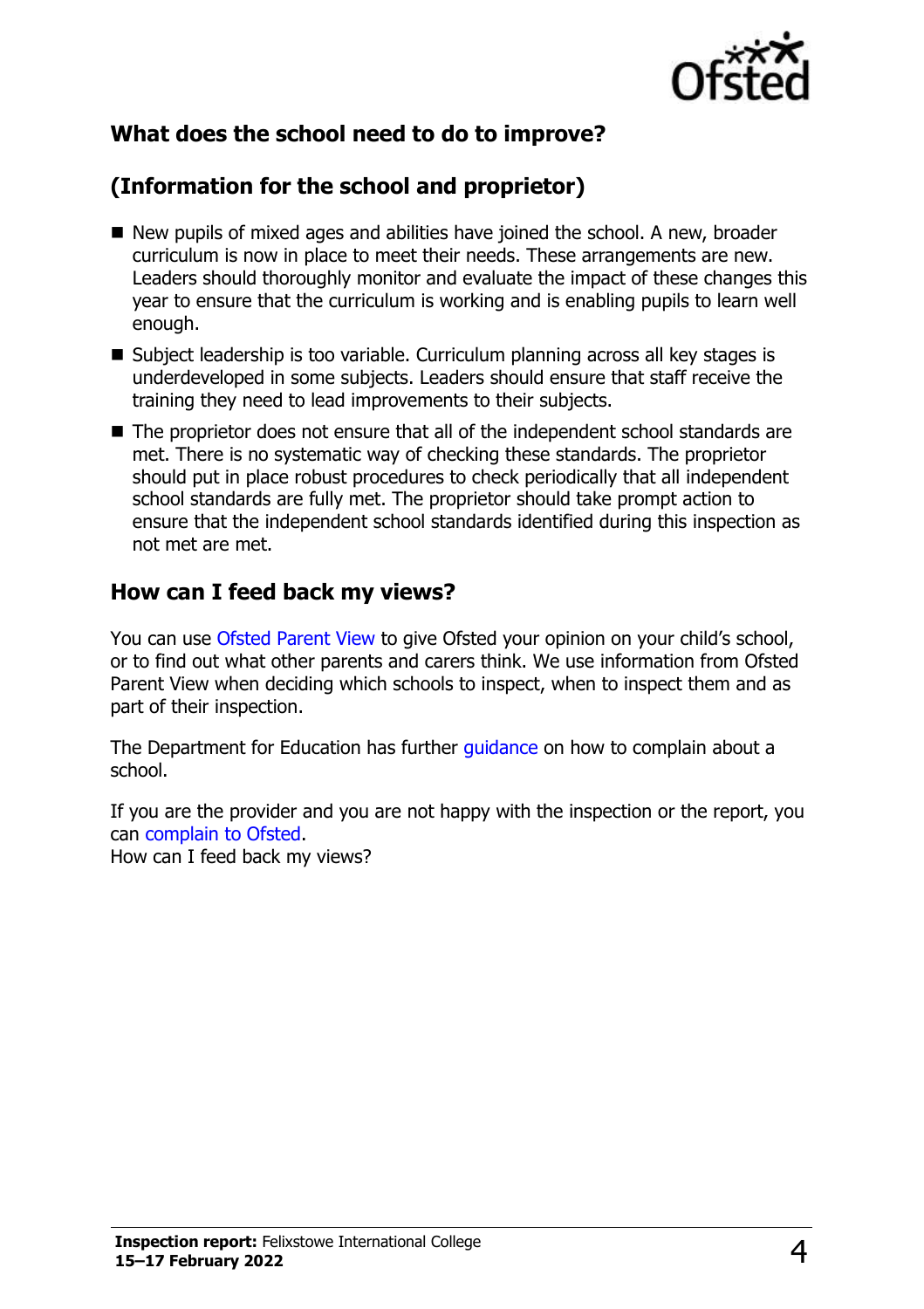

## **School details**

| Unique reference number                       | 124899                             |
|-----------------------------------------------|------------------------------------|
| <b>DfE registration number</b>                | 935/6076                           |
| <b>Local authority</b>                        | <b>Suffolk</b>                     |
| <b>Inspection number</b>                      | 10220782                           |
| <b>Type of school</b>                         | Other independent school           |
| <b>School category</b>                        | Independent school                 |
| <b>Age range of pupils</b>                    | 9 to 19                            |
| <b>Gender of pupils</b>                       | Mixed                              |
| Gender of pupils in the sixth form            | Mixed                              |
| Number of pupils on the school roll           | 32                                 |
| Of which, number on roll in the<br>sixth form | 9                                  |
| <b>Number of part-time pupils</b>             | $\mathbf{1}$                       |
| <b>Proprietor</b>                             | Su Yeun Yu                         |
| <b>Chair</b>                                  | Andy Byford                        |
| <b>Headteacher</b>                            | Rebecca Mainprice                  |
| <b>Annual fees</b>                            | £33,000 (boarding) & £17,589 (day) |
| <b>Telephone number</b>                       | 01394 282388                       |
| <b>Website</b>                                | ficedu.org                         |
| <b>Email address</b>                          | registrar@ficedu.org               |
| Date of previous inspection                   | 14-16 May 2019                     |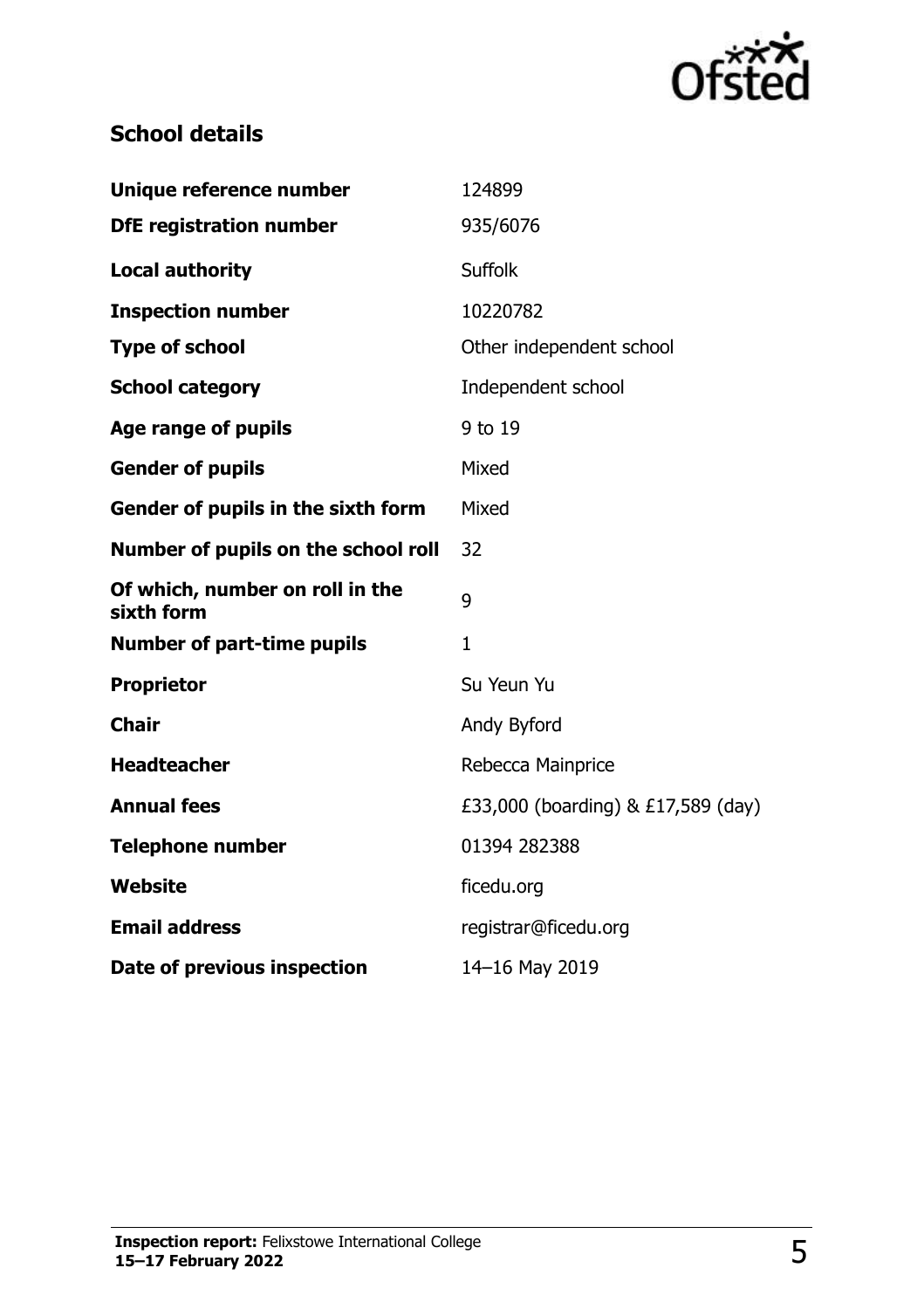

#### **Information about this school**

- Felixstowe International College is registered with the Department for Education (DfE) as a day and boarding school with a Christian ethos. The school is registered for 32 pupils between nine and 19 years.
- The school operates from the boarding school site in Maybush Lane, Felixstowe. There is no intention to return to the previous Garrison Lane site.
- Nine students in the sixth form are boarders. They are from Korea, China and Thailand. All of them speak English as an additional language and are at different stages of learning English. A further five students attend the school as part of its 'winter programme'. These students come for a three month period to experience English language and culture.
- Six pupils have SEND or an education, health and care plan.
- The principal was on a period of planned leave last year. During this time, two interim co-principals led the school on a temporary basis.
- Due to the COVID-19 pandemic, the school entered lockdown in March 2020. Teaching resumed online in June 2020. Pupils returned back to school from September 2020.
- At the school's previous standard inspection in May 2019, all of the independent school standards were met.
- The school does not make use of any alternative provision.

### **Information about this inspection**

Inspectors carried out this inspection under section 109(1) and (2) of the Education and Skills Act 2008. The purpose of the inspection is to advise the Secretary of State for Education about the school's suitability for continued registration as an independent school.

The school has failed to meet the independent school standards. These are the requirements of the schedule to the Education (Independent School Standards) Regulations 2014.

#### **Material change**

The proprietor has requested a material change to the school. He is seeking approval from the DfE for a change in pupil numbers. The proprietor wants to increase capacity from 32 to 48 pupils (24 boarders and 24 day pupils), thus reducing the number of boarders. This inspection included the material change inspection.

The school is likely to meet the relevant independent school standards if the material change is implemented. The material change is an actual reduction in the number of pupils the school is currently registered to accommodate. The proprietor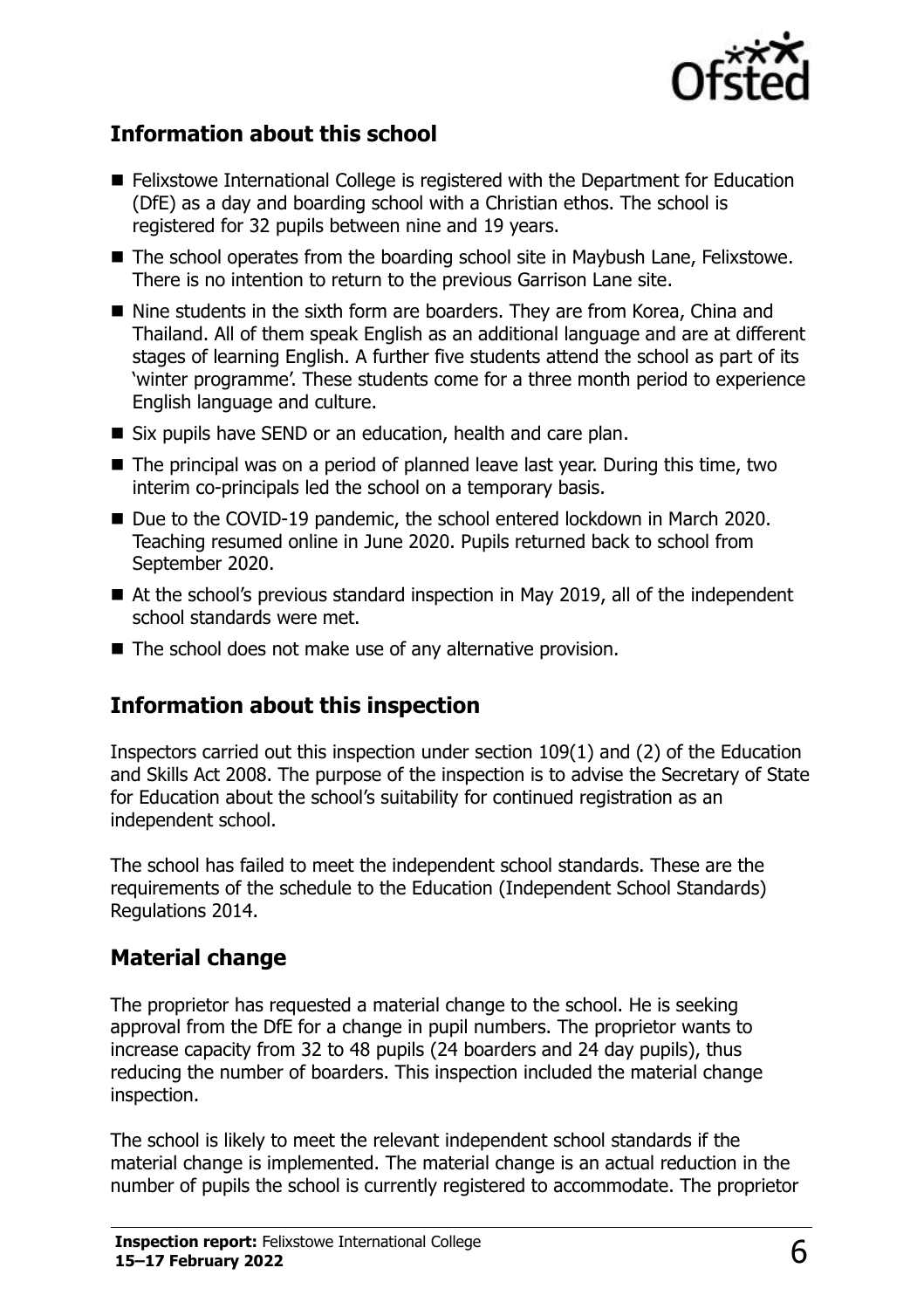

is proposing that fewer boarding pupils attend, and the school caters for more day pupils, but no more than the current arrangements already permit.

- The inspection was a standard inspection.
- The school has also applied to the DfE to change the proprietor. This is currently being assessed by the DfE.
- Inspectors met with senior and middle leaders, teachers, a group of pupils and a group of sixth-form students, the governing body and the current proprietor.
- Inspectors reviewed a range of documentation, including policies and procedures, behaviour and attendance records, self-evaluation and school improvement planning and information relating to safeguarding.
- An inspector met with the designated leader for safeguarding to discuss the school's safeguarding arrangements. The school's single central record of employment checks was scrutinised.
- Inspectors carried out deep dives into the following subjects: English, mathematics, science, geography and history. This included meetings with the subject leader, teachers, and pupils, visiting lessons and scrutinising pupils' work.
- Inspectors considered the views of 20 parents who responded to Ofsted's online questionnaire Ofsted Parent View, and 15 free-text responses sent by parents. They considered 26 responses to Ofsted's survey of pupils' views and 20 responses to Ofsted's survey of the views of staff.

#### **Inspection team**

John Mitcheson, lead inspector **Her Majesty's Inspector** 

Paul Wilson **Her Majesty's Inspector**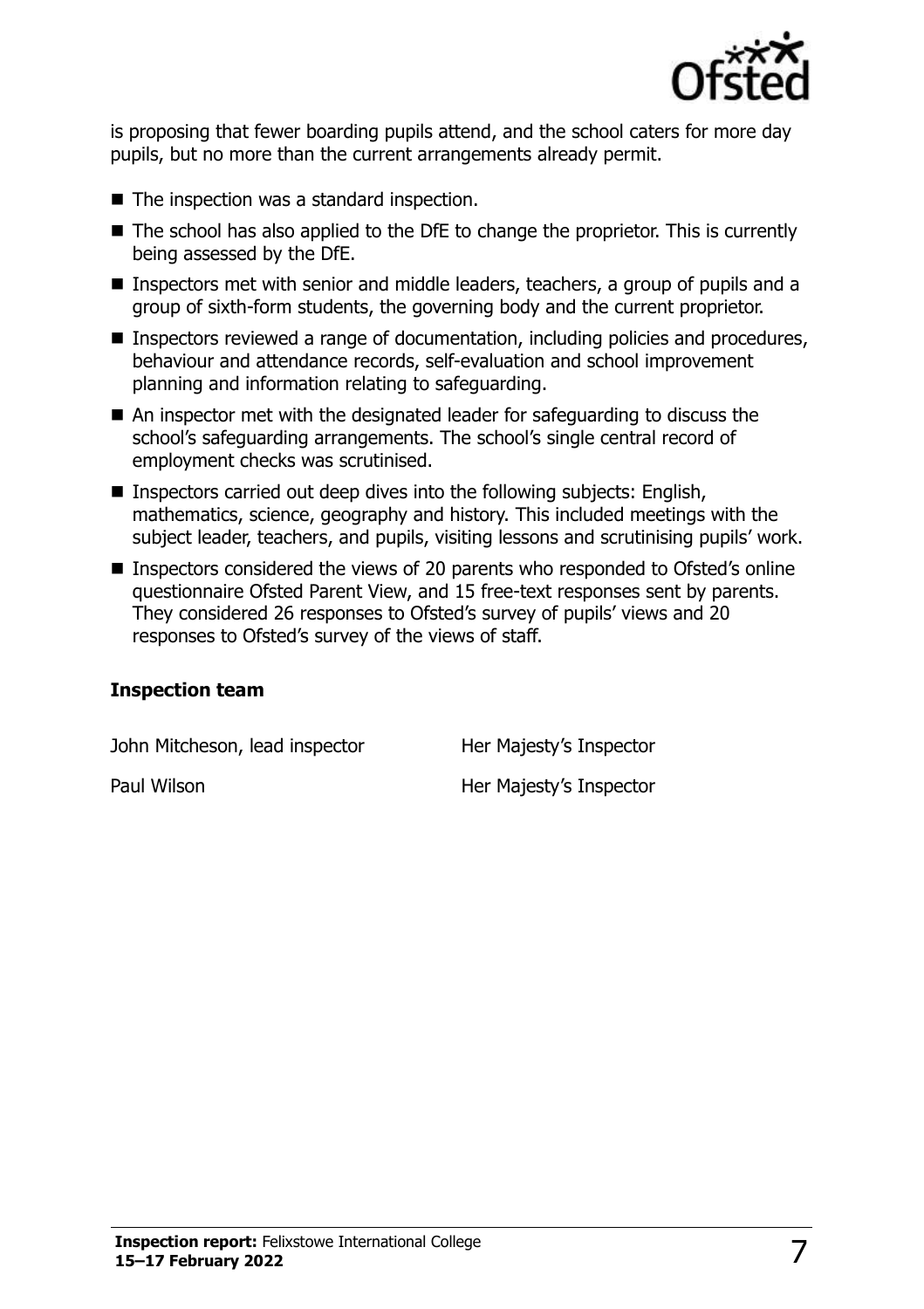

## **Annex. Compliance with regulatory requirements**

#### **The school failed to meet the following independent school standards**

#### **Part 1. Quality of education provided**

- $\blacksquare$  2(1) The standard in this paragraph is met if-
	- $-$  2(1)(a) the proprietor ensures that a written policy on the curriculum, supported by appropriate plans and schemes of work, which provides for the matters specified in sub-paragraph (2) is drawn up and implemented effectively; and
	- $-$  2(1)(b) the written policy, plans and schemes of work–
	- $-$  2(1)(b)(i) take account of the ages, aptitudes and needs of all pupils, including those pupils with an EHC plan.
- $\blacksquare$  2(2) For the purposes of (2)(1)(a) the matters are–
	- 2(2)(a) full-time supervised education for pupils of compulsory school age (construed in accordance with section 8 of the Education Act 1996), which gives pupils experience in linguistic, mathematical, scientific, technological, human and social, physical and aesthetic and creative education.
- $\blacksquare$  3 The standard in this paragraph is met if the proprietor ensures that the teaching at the school–
	- 3(a) enables pupils to acquire new knowledge and make good progress according to their ability so that they increase their understanding and develop their skills in the subjects taught
	- 3(c) involves well planned lessons and effective teaching methods, activities and management of class time
	- 3(d) shows a good understanding of the aptitudes, needs and prior attainments of the pupils, and ensures that these are taken into account in the planning of lessons
	- 3(e) demonstrates good knowledge and understanding of the subject matter being taught.

#### **Part 5. Premises of and accommodation at schools**

- $\blacksquare$  24(1) The standard in this paragraph is met if the proprietor ensures that suitable accommodation is provided in order to cater for the medical and therapy needs of pupils, including–
	- 24(1)(a) accommodation for the medical examination and treatment of pupils
	- 24(1)(b) accommodation for the short term care of sick and injured pupils, which includes a washing facility and is near to a toilet facility.
- $\blacksquare$  24(2) The accommodation provided under sub-paragraphs (1)(a) and (b) may be used for other purposes (apart from teaching) provided it is always readily available to be used for the purposes set out in sub-paragraphs (1)(a) and (b).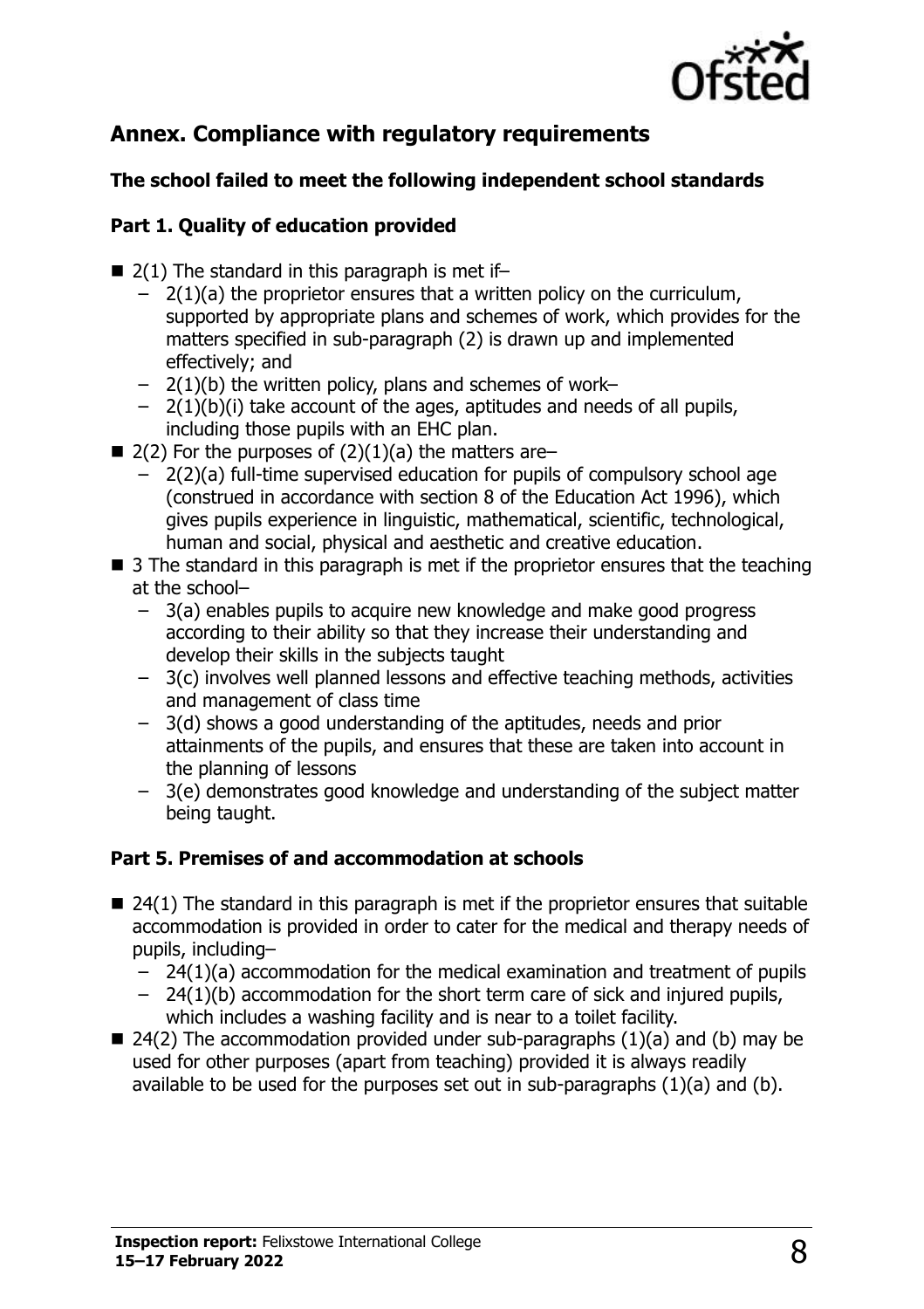

#### **Part 6. Provision of information**

- $\blacksquare$  32(1) The standard about the provision of information by the school is met if the proprietor ensures that–
	- $-$  32(1)(a) the information specified in sub-paragraph (2) is provided to parents of pupils and parents of prospective pupils and, on request, to the Chief Inspector [14], the Secretary of State or an independent inspectorate [15].

#### **Part 8. Quality of leadership in and management of schools**

- $\blacksquare$  34(1) The standard about the quality of leadership and management is met if the proprietor ensures that persons with leadership and management responsibilities at the school–
	- 34(1)(a) demonstrate good skills and knowledge appropriate to their role so that the independent school standards are met consistently
	- 34(1)(b) fulfil their responsibilities effectively so that the independent school standards are met consistently.